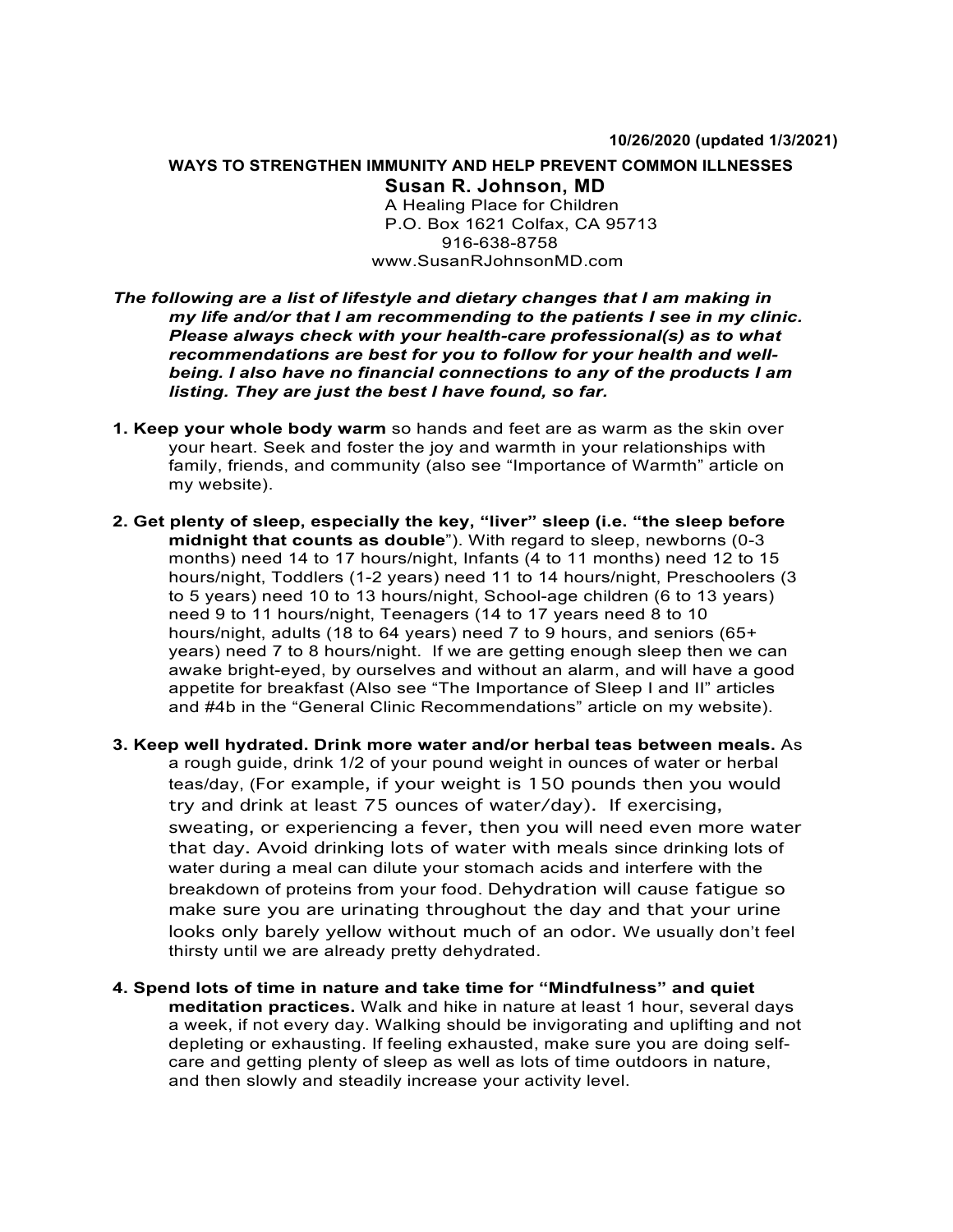- **5. Find ways to spend more time in the present moment** by doing artistic activities that you love such as painting, drawing, sculpting, singing, quilting, knitting, sewing, woodworking, playing a musical instrument, improvisational theatre, and doing lots of harmonious, non-competitive movements like, Eurythmy, Spatial Dynamics, Pilates, Tai Chi, Qigong, yoga, swimming, and once again, walking and hiking in nature.
- **6. Limit screen time and limit cell phone use (text instead**) and keep the cell phone off your body and away from your head when it is on. Avoid letting the computer directly contact your body. Use a landline whenever you can and try and keep your head (i.e. brain) at least 3 ft. away from your screen, when using a computer, Smart phone, or IPad. Also turn WiFi off in hour home, when asleep, if not using a cable system already. Avoid charging any electronic devices in your bedroom while asleep. Keep cell phone at least 6ft and some say 30 feet away from your head if it is turned on while you are asleep. Eliminate the SMART (electrical) meter and switch back to a manually read meter instead (Call PGE, SMUD, or your electric company to do this). See # 4a and #33 in the "General Clinic Recommendations" article on my website and look at Katie Singer's book, An Electronic Silent Spring, for more details about types of EMF and other exposures, as well as, what to do about them.
- **7. Nutritional Recommendations (Please also see my "General Clinic Recommendations" article on my website, specifically #14 through #21g, for additional information):**
- **a) Increase your intake of fresh, raw, organic fruits and especially vegetables to increase the fiber, plant enzymes, beneficial intestinal bacteria, vitamins, and minerals in your diet and also consume good quality** fats (See "General Clinic Recommendation" article and "Nutrition" article on my website for more details). Eat an organic apple/day since it serves as a good source of fiber, antioxidants, and even beneficial intestinal bacteria near the core ("An apple a day keeps the doctor away"). Drink freshly juiced organic vegetables/fruits 3 to 5 times or more/week. This helps keep one's saliva pH between 7.0 and 7.4, so body remains in an anti-inflammatory state. Juice 9- 12 large carrots, 3 stalks celery, 6+ stalks of "dino" kale, a green cucumber, 1 inch piece of ginger, 1 red beet, 1 red or green apple, an organic lemon and 1 peeled orange. Drink at least 8 to 12 ounces/day (if child) or 24 to 32 ounces/day (if adult), 3 to 5 days/wk. Juiced and raw vegetables also provide a good source of beneficial soil bacteria for the small and large intestines. I also sometimes take 1 tsp/day of Fermented Organic Greens by Dr. Mercola added to water or to a freshly squeezed, juiced veggie drink.
- **b) For a vitamin and mineral supplement, I take 1 adult packet of Oxylent, (which also contains the methylated forms of both Vitamin B12 and Folic Acid)** mixed into 24 to 36 ounces of water, daily. Children 5 years and older can take ½ packet/day of adult **Oxylent** mixed into 8 to 16 ounces of water, daily. I tend not to use the child **Oxylent** packet because it contains elemental iron and can upset the child's stomach, especially when combined with zinc in a supplement. Please see #21a and #21b in the "General Clinic Recommendations" article on my website for more information. If older children, teenagers, or adults do not like the taste of **Oxylent**, then I would have adults and teenagers take 2 capsules/day of the multi-vitamin and multi-mineral supplement from **Thorne Research (Basic Nutrients 2/day)** and only 1 capsule/day if an older child. When parents feel they do not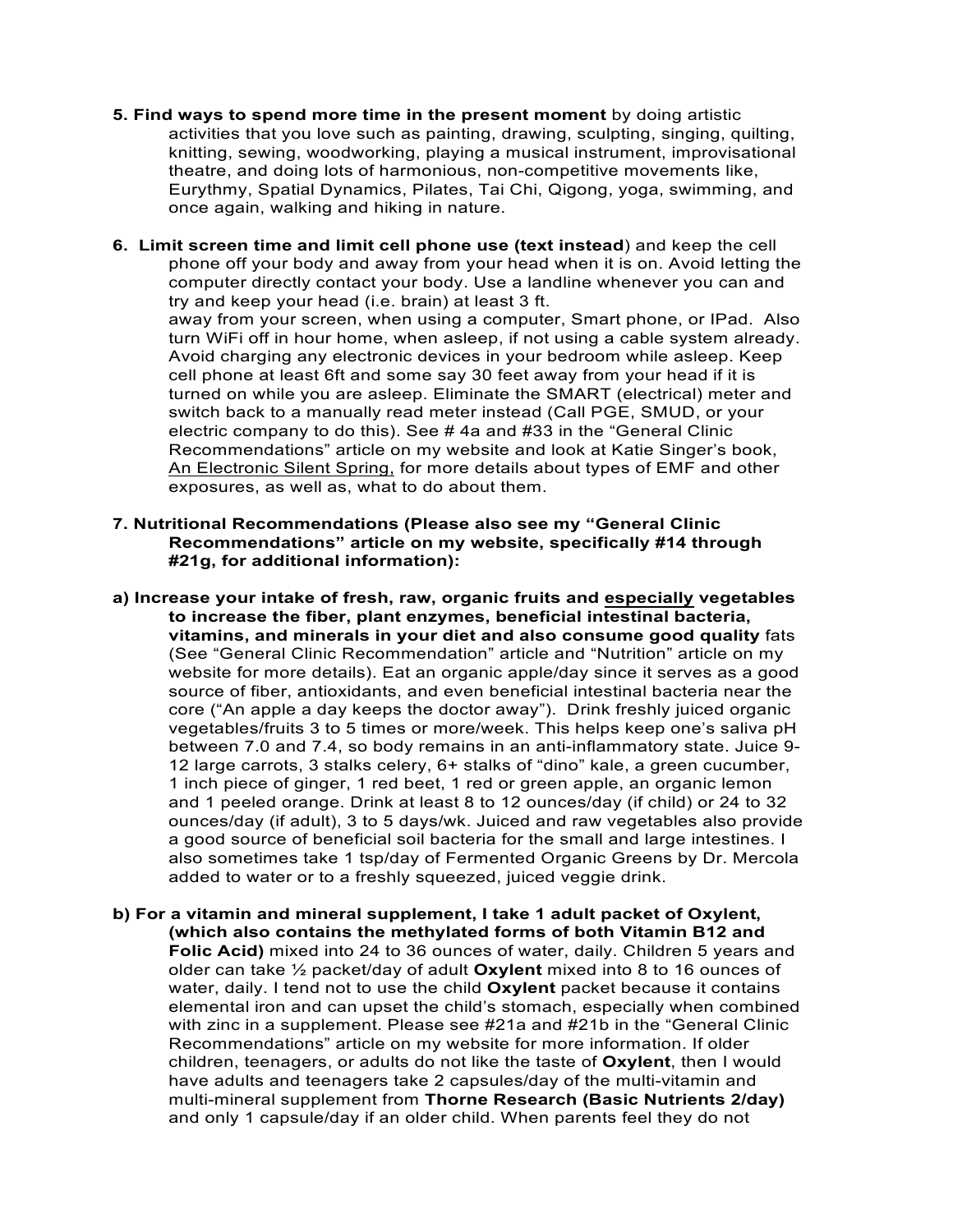#### **7b) (cont.)**

need a multi-vitamin and multi-mineral supplement and only need a methylated B12 and methylated Folic acid (B9) then I recommend 1 capsule/ day of **B Complex Plus** by **Pure Encapsulations** (1/2 capsule for children, older than 5 years of age) since it provides methylated Vitamin B12 and methylated Folic Acid along with all the other B vitamins (There are no minerals in B Complex Plus, only B Vitamins). I always take vitamins that contain the methylated forms of B12 and Folic Acid since many children and adults have a genetic issue and cannot methylate or activate Vitamin B12 or Folic acid (Vitamin B9) that they get in their diets. Often having a family history of an autoimmune conditions, inflammatory conditions, and/or Autism (i.e. brain inflammation) suggests there is a methylation issue (Also known as MTHFR gene deletions) that is impacting immune function.

I might consider taking extra plant minerals, like in **Fulvic Mineral Complex liquid** by **Vital Planet**, when not eating enough vegetables or not taking **Oxylent**. I drink 1 capful of **Fulvic Minerals** mixed in a glass of water/day. For older children, I would use 1/2 capful in a glass of water though juicing raw veggies and fruits is even a better source for minerals. I might use **Fulvic Mineral Complex** liquid if a child or an adult does not like taking **Oxylent** and therefore is only taking the B vitamins in **B Complex Plus** by **Pure Encapsulations** (which contains no minerals). Most of these supplements can be found on Smile.AMAZON.com (donation made to Red Cross if Smile is used) or Vitacost.com.

**c) Try to always maintain adequate Vitamin D blood levels (40 to 50 ng/ml not just above 14 or 20 ng/ml) for immune health, especially during the winter months**. I do this by getting plenty of skin exposure to sunshine during the summer months. During the fall, winter, and early spring I take 2000 IU of Vitamin D3/day (with 1000 IU of Vitamin D3 coming from one packet of **Oxylent** which is probably a synthetic source of Vitamin D3) plus another 1000 IU of natural Vitamin D3 contained in either two capsules of **Omega-3D capsules** or 1 tsp/day **Artic D Cod Liver Oil** both products by **Nordic Naturals**, which uses a natural source of Vitamin D, for adults, teenagers, and children older than 5 years of age. For a child 3 to 6 years of age, I recommend ½ tsp/day of **Arctic D Cod Liver Oil**. Only 400IU of Vitamin D3 is recommended for a breastfeeding infant and toddlers, though moms should to take the adult dose.

The best source for Vitamin D3 is spending at least 15 to 30 min in direct, mid-afternoon sunlight (longer when skin is darker in pigment). It is important to know that in the United States our bodies can only make Vitamin D3 from the UVB rays of the sun during mid-March to October, **if we live North of Atlanta, Georgia**. Therefore, especially during the late fall, winter, and early spring months, I usually recommend supplementing 1000 IU to 1500 IU/day of Vitamin D3 for children, 1500 IU to 2000 IU/day for teenagers and adults during these months and sometimes all year round if not getting enough sun exposure to the skin during the summer months. Adults should not exceed taking 4000 IU/day **as a supplement** in order to avoid Vit. D toxicity which causes calcium toxicity in the blood (see below).

On the other hand, at the first sign of a cold or congestion, I do take 25,000 IU of Vitamin D3/day for the first 3 days (using 4-5 capsules of **Nordic Naturals Vitamin D3** (1000IU or 5000 IU/capsule)-the only natural (not synthetic) source of Vitamin D I have found. If I can't find that, then 4-5 capsules of 5000 IU/capsule of **Dr. Mercola's Vitamin D3 with Vitamin K2** though he probably uses a synthetic Vitamin D3 like is done in most other Vitamin D supplements. After those first three days, I then return to taking my maintenance dose of 2000 IU Vitamin D3/day.

All research that I have read warns **not to take more than 4000 IU of vitamin D3/daily** on a regular basis, unless you are monitoring your serum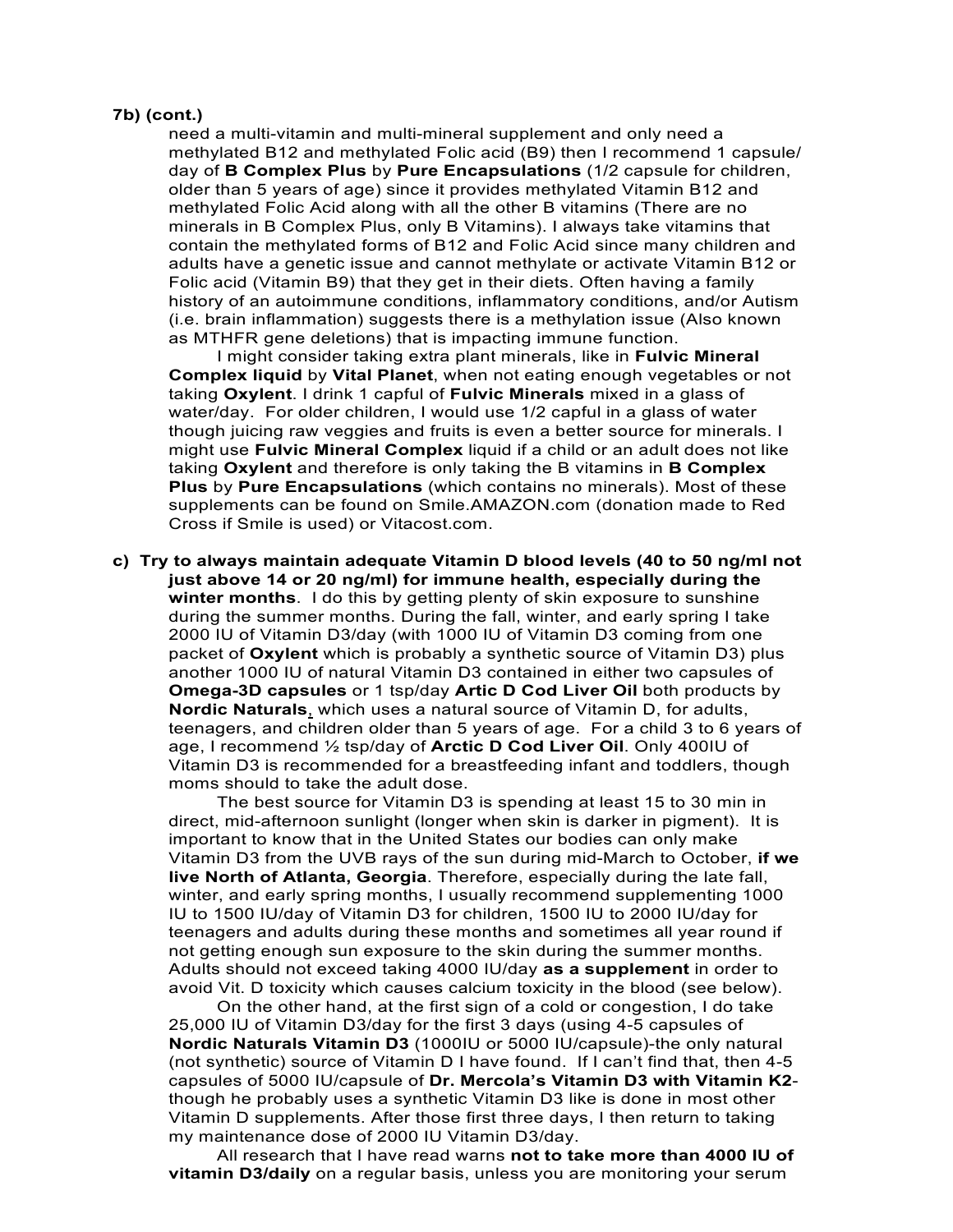### **7c) (cont.)**

Vitamin D levels on a monthly or bimonthly basis. This is because Vitamin D, like Vitamins A and E, is stored in our fat and too much supplementation of Vitamin D can lead to high serum calcium levels, and therefore, can cause cardiac arrhythmias. Also see #21e in the General Clinic Recommendation article for foods containing Vitamin D and additional information about signs of Vitamin D deficiency (Ex. Frequent respiratory infections, fatigue, bone or back pain, muscle weakness, depressed mood or moodiness, impaired wound healing, increased tendency to sweat in teenagers and adults, toddlers and children often show a sweaty head, especially when they waking-up after sleeping). Remember that having adequate Vitamin D is essential for immune health and seems to help prevent respiratory infections.

- **d) Increase Vitamin A-containing foods** (see #21d in General Clinic Recommendation article for food sources with Vitamin A and signs of Vitamin A deficiency). Vitamin A is important for the health of our respiratory tract, skin, and intestines. Key way to get lots of Vitamin A is to eat lots of orange colored fruits and vegetables (**Oxylent** powder and **Thorne Basic Nutrients 2/day** capsules also contain Vitamin A). Vitamin A is also a fat stored vitamin (just like Vitamin D and Vitamin E) so too much supplemental Vitamin A can be toxic and can cause brain inflammation. I usually only supplement with 1000 IU to 2000 IU of Vitamin A /day, the same amount as my daily vitamin D supplementation during the late fall, winter, and early spring months.
- **e) Especially increase your Vitamin C intake by eating lots of raw, organic, fresh fruits and vegetables** (See #21c in General Clinic Recommendation article on my website for food sources and clinical signs of deficiency), if coming down with the flu or a cold. A food-based Vitamin C supplement, that uses only natural sources of Vitamin C, can be taken by children and adults. I take **Pure Synergy Radiance C** by **Radiant Life** (in powder or capsules) on radiantlifecatalog.com, amazon.com, or vitacost.com websites. Children can take 120mg of Vitamin C/capsule or 120mg/1/4 tsp. of powder. I would recommend giving a young child a total of approximately 120 mg of Vit C, twice a day with food, for each day of an illness. I recommend to my teenage and adult patients that they can take 240mg to 580mg of the Pure Synergy Radiance C or some other supplement in divided doses, every day they are sick.

Some adults, I know, are taking 500 to 1000mg/day of Lyposomal Vitamin C capsules (probably a more synthetic source of Vitamin C as ascorbic acid) by Dr. Mercola or 1000mg Lypo-Spheric Vitamin C gelpackets (also, possibly a synthetic source of Vitamin C as ascorbic acid) by LivOn, when they have a cold or flu. Vitamin C can be irritating to the lining of the stomach and cause bleeding and/or diarrhea (if taking too high a dose all at once), so I avoid the cheaper brands sold at grocery stores and only take 240 - 250mg at a time. High heat and pasteurization (like in pasteurized orange juice) destroys Vitamin C. Some orange juice brands often add synthetic Vitamin C (i.e. Ascorbic acid) to the orange juice after pasteurization just so they can advertise that their orange juice contains Vitamin C!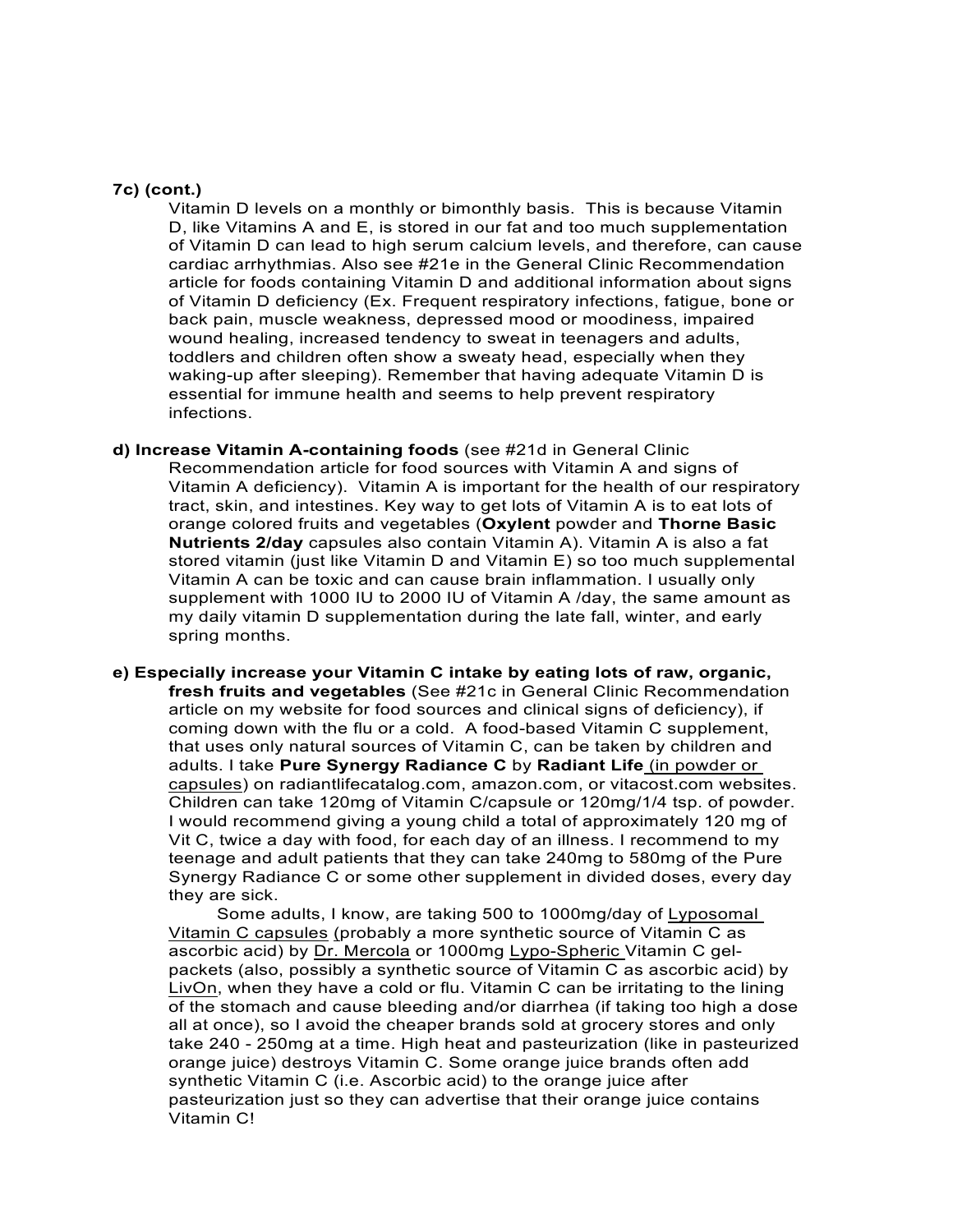**7f) Increase consumption of zinc-containing foods** (see list of foods and signs of deficiency in #21b in General Clinic Recommendations article on my website)**. Oxylent** multi-vitamin and mineral supplement and **Thorne Basic Nutrients 2/day** also contains 15mg of zinc/adult packet or 2 capsules. In addition, children or adults can suck **Elderberry/Zinc lozenges** by **Zand** (5mg of zinc/lozenge) for extra zinc to boost zinc to a total of 25 or 40mg/day, not exceeding 50mg/day (see below).

When I have the beginning of a sore throat or nasal congestion, I also like the zinc to coat my mouth and throat because it is thought to have antiviral/anti-bacterial properties (though I do not give these hard, grape- size lozenges to younger children because they might accidently choke on this hard, candy-like lozenge). Instead for these young children I give them **Oxylent** powder in water or have them suck/chew on a more dissolvable, powdery form of zinc like **Thera Zinc Eldeberry "Lozenges"** (containing 7mg of zinc and actually a rapidly dissolving tablet).

At the beginning signs of a sore throat and/or congestion and before, during, and after traveling on a plane, I usually take **Airborne**, which contains zinc along with various vitamins, minerals, and Chinese herbs. I dissolve the effervescent tablet in a large glass of water and drink, repeating this every 4 to 6 or 8 hours. One effervescent tablet of **Airborne** has 8 mg of Zinc and is sold at various pharmacies and supermarkets.

Zinc is involved in over 100 chemical reactions in the body. It is also needed for RNA and DNA synthesis and cell division. Zinc deficiency is associated with impairment of growth, delay in wound healing, impaired immune functioning, memory loss, and behavioral and learning problems. Deficiency in Zinc can also interfere with the production and/or functioning of thyroid, androgen, and growth hormones. Adults and the elderly often lose their sense of taste when they are zinc deficient (which is also occurring for patients with Covid19). **Usually children and adults develop lots of white lines and spots on their nails, if they are not getting enough zinc in their diets.** 

Don't exceed 50mg/day of Zinc, since excess zinc can suppress copper and iron absorption. Also take zinc with food (not on an empty stomach), otherwise it can make one feel nauseated. Nausea, vomiting, stomach pains, and other symptoms can also occur when taking too much zinc.

- **g)** I take **Elderberry Thyme syrup** (by **True Botanica**) or **Elderberry Syrup** (by **Planetary Herbals** on smile.amazon.com or vitacost.com websites) when I start coming down with a cold or the flu. I then take 1 tsp., 3 times per day, to support my immune health. I want the Elderberry to coat my mouth and throat so I like the syrup form instead of just by capsules.
- **h) Take an excellent probiotic at bedtime, in order to provide additional beneficial intestinal bacteria.** I recommend **Bio-kult** probiotic capsules for my patients, 2 to 6 capsules/bedtime depending on the age of the child (Give 1 capsule/night per year of age up until age 4 years of age. From 5 to 10 years of age, give 5 to 6 capsules each night at bedtime. Teenagers and adults can take 8 to 12 capsules/night). You can open the capsule(s) and put the powdered organisms in apple sauce, if child cannot swallow capsules. Each **Bio-kult** capsule contains 2 billion organisms/capsule of beneficial intestinal organisms. An adult or teenager could instead take **Healthy Trinity** capsules by **Natrens**, 1 capsule/bedtime (One capsule of **Healthy Trinity** contains 30 billion beneficial intestinal organisms).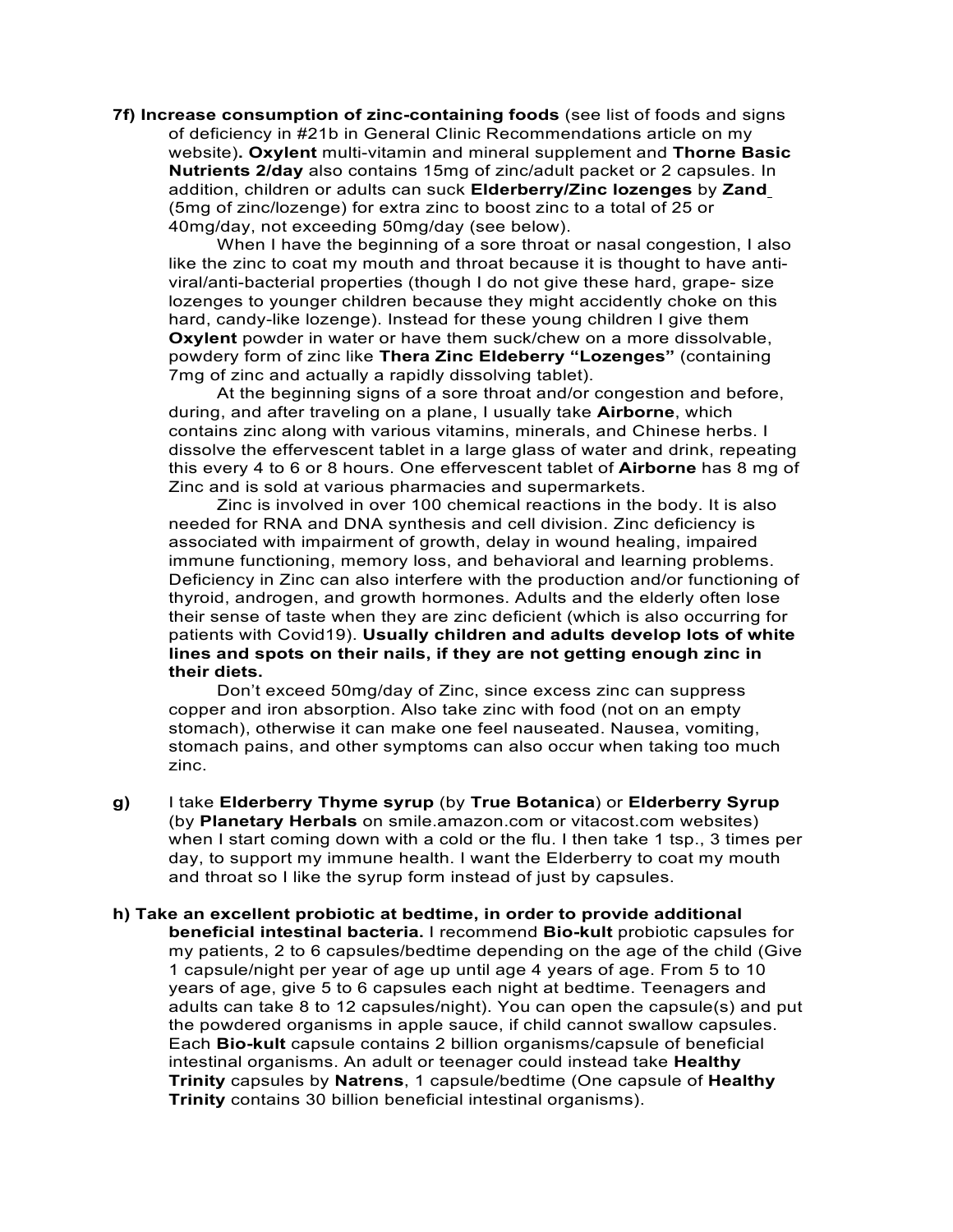#### **7h) (cont.)**

Please see #14-15 in the General Clinic Recommendations article on my website for more details and how to order Bio-kult probiotic. Beneficial soil bacteria are also in juiced, unpasteurized, raw vegetable and fruit drinks (see #16 in General Clinic Recommendation article).

I also recommend that Adults and children take a nightly oral probiotic for 6 months after any oral antibiotic, to restore beneficial intestinal bacteria destroyed by the antibiotic. Adults and children that get recurrent strep throat also need more beneficial bacteria in their mouth and intestines. Children and adults can then take a chewable probiotic or open one capsule of **Bio-kult** and mix with a tablespoon of apple sauce and then swirl the applesauce around in the mouth). For increasing beneficial intestinal organisms, children and adults will also need to take probiotic capsules (which protect the beneficial bacteria in the capsules from being destroyed by our stomach acid). If a young child cannot swallow capsules yet that those capsules can also be opened and put in applesauce

Good food sources of intestinal bacteria include juiced, raw vegetables and fruits, fermented cabbage or other fermented vegetables, and unsweetened yogurts (I use Strauss organic whole milk yogurt, Trader Joes Organic whole milk yogurt, or Nancy's Organic whole milk yogurt with added probiotics. I also have made my own yogurt, using the above yogurt products as my starter).

**i) For adequate omega-3-fatty acids,** I take **Nordic Naturals Arctic D cod liver oil** (1 tsp/day for children and adults > 5 years old and 1/2 tsp/day for 3 to 5 year olds) or **Omega-3D capsules** by **Nordic Naturals** (2 capsules/day for older children, teenagers, or adults). The cod liver oil and capsules provide 1000 IU of a natural source of Vitamin D3 plus around 300 to 500mg, each, of DHA and EPA omega-3-fatty acids. Omega-3-fatty acids support skin, heart, brain and immune health. **Nordic Naturals** also makes **Ultimate Omega 3D** with 450 mg of DHA and 650 mg of EPA along with 1000 IU of natural Vitamin D3 per 2 soft gel capsules, and **Nordic Naturals** also has **Children's DHA Gummies** for children older than 2 years of age that contain 145mg of EPA and 355mg of DHA/gummy. Older children, teenagers, and adults could take 2 of these gummies/day.

The Nordic Naturals brand is the only brand I have found that uses a natural, rather than a synthetic source, for Vitamin D3 as well as making a pharmaceutical grade of fish or cod liver oil (i.e. making sure there is no mercury in the oil). Sometimes when children have brain inflammation (i.e. diagnosed as having an Autistic Spectrum Disorder), I recommend the soft gel (though very large) capsules of **Nordic Naturals ProOmega CRP** which contains 525mg of DHA, 735mg of EPA, 600mg Curcumin, 300mg N-Acetylcysteine, and 225mg of Reduced L-Glutathione for every **3** capsules. This formulation does not contain any Vitamin D3.

When children and adults are deficient in omega-3-fatty acids (DHA and EPA), they develop a fine sandpaper-like texture to the skin, on the outer aspect of their arms and sometimes all over their backs, abdomen, and/or the back of each thigh. EPA has natural anti-coagulation ("blood thinning") properties so these supplements are often stopped 7 days before any surgical or dental procedure. Taking omega-3-fatty acids also have antiinflammatory effects which is another reason why taking them, right now, is so important.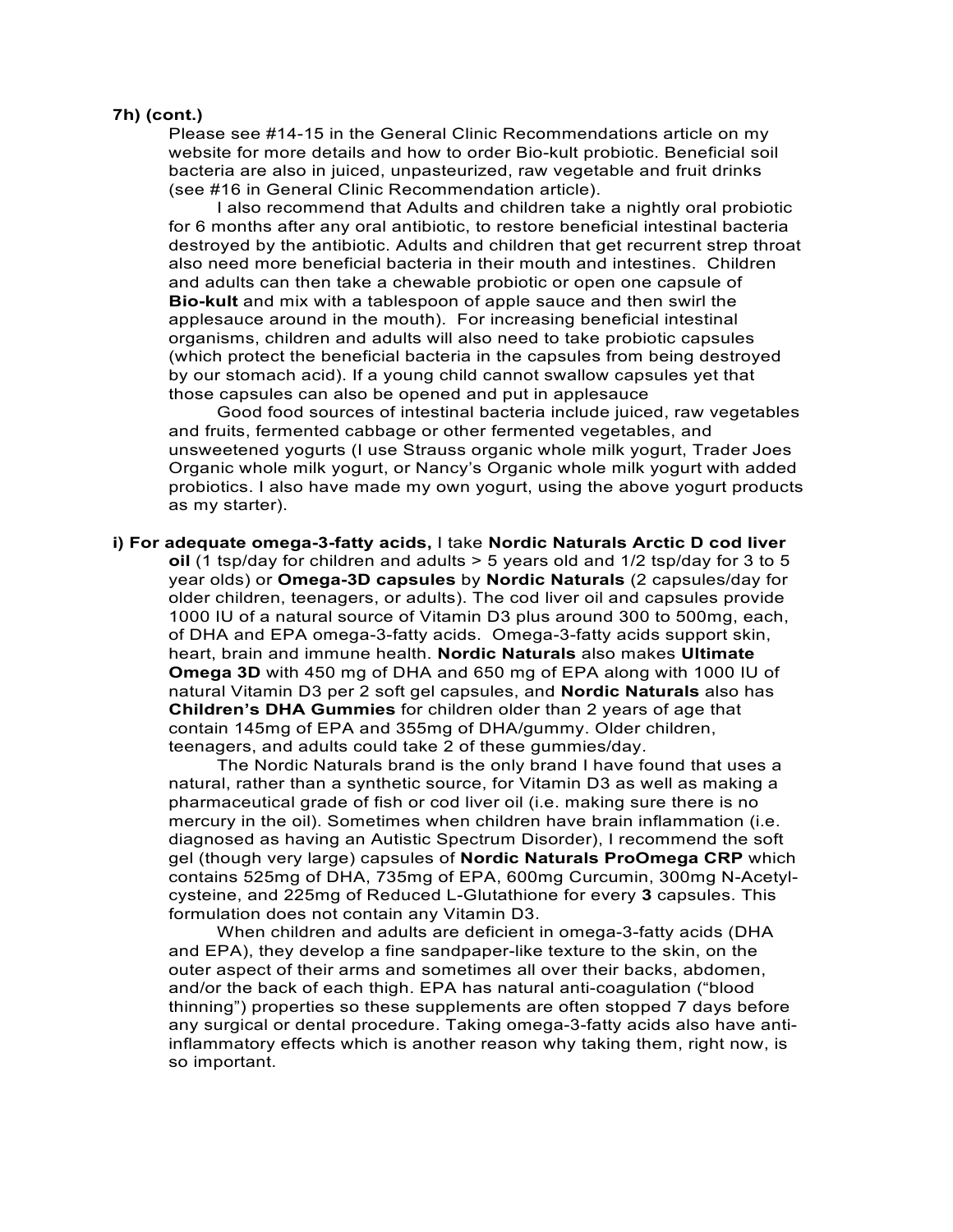# **7j) I always consume a lot of magnesium-containing foods and/or take a magnesium supplement** (see #18 in "General Clinic Recommendations" article on my website for lists of foods containing magnesium and signs and symptoms of magnesium deficiency). In general, older teenagers and Adults need around 300 to 400 mg of magnesium/day while younger children 4 to 8 years of age need 130mg of magnesium/day and older children 9 to 13 years of age need around 240mg of magnesium /day. Toddlers 1 to 3 years of age need 80mg of magnesium/day while newborns up to 6 months of age need 30mg of magnesium /day. Infants 7 to 12 months of age need 75mg of magnesium/day. Dietary sources are usually the easiest to absorb if children and adults will eat lots of green colored vegetables like spinach and kale, almonds, chia seeds etc.

With regard to magnesium supplementation, at bedtime, one can drink 1 tsp (child) to 2 tsps. (adult) of **CALM powder** by **Natural Vitality** (325mg of Magnesium/ 2 tsps. as magnesium carbonate sweetened with Stevia) added to 8 to 12 oz. of warm water. Always buy **CALM powder with ionized magnesium only and no added calcium or other vitamins**. Natural Vitality also makes **CALM gummies** with 83mg of Magnesium Citrate/gummie (though it does have added sugar). One can also stir 1 to 2 cups of **Epsom Salts** (Magnesium Sulfate) or **Magnesium Chloride salts** into warm bath water which allows the skin to absorb the magnesium and therefore causes less loose or frequent stools from taking too much oral magnesium carbonate/citrate in CALM.

Magnesium can help relax bronchospasm, relax skeletal muscles (i.e. relieve cramps, "growth pains", and restless legs), increase melatonin, lower blood pressure if hypertensive, and increase intestinal motility to relieve constipation (especially taking CALM does this). Magnesium also is needed to activate hundreds of enzymatic pathways within the body. There is some magnesium in **Oxylent** though one can also take **MagMind capsules by Jarrow** (containing 144mg of Magnesium Threonate/ 3 capsules), **Magnesium L-Threonate Capsules by Dr. Mercola** (145mg of Magnesium/3 capsules), or **UltraMag** capsules (225mg of magnesium oxide/single capsule), **Magnesium Glycinate** capsules (120mg of magnesium glycinate/capsule), or **Magnesium powder** (250mg of magnesium citrate/scoop) all by **Pure encapsulations**. Magnesium Threonate is more for brain function and causes less increases in intestinal motility so one does not get loose stools. Loose stools can occur if one takes too much **CALM** powder (Magnesium citrate by Natural Vitality**).** 

In addition, one may need to increase magnesium intake if one consumes a lot of milk and cheese products. There is a relationship between magnesium and calcium and too much calcium relative to magnesium leads to constipation (i.e. intestinal movement or motility is slowed) just as too much magnesium, relative to calcium, causes an increase in intestinal motility and therefore loose and/or frequent stools. Milk products can also increase congestion, especially during a respiratory infection, though yogurt may not.

In summary, there are many forms of magnesium that are absorbed differently and seem to effect certain organs more than others so reading about each type of magnesium can help you decide which form to use. Some of these forms include magnesium gluconate, magnesium glycinate, magnesium L-Threonate, magnesium citrate/carbonate (more GI symptoms like loose stools if take too much), magnesium oxide (not very absorbable so I would not take), magnesium hydroxide (in Milk of magnesia), magnesium aspartate etc.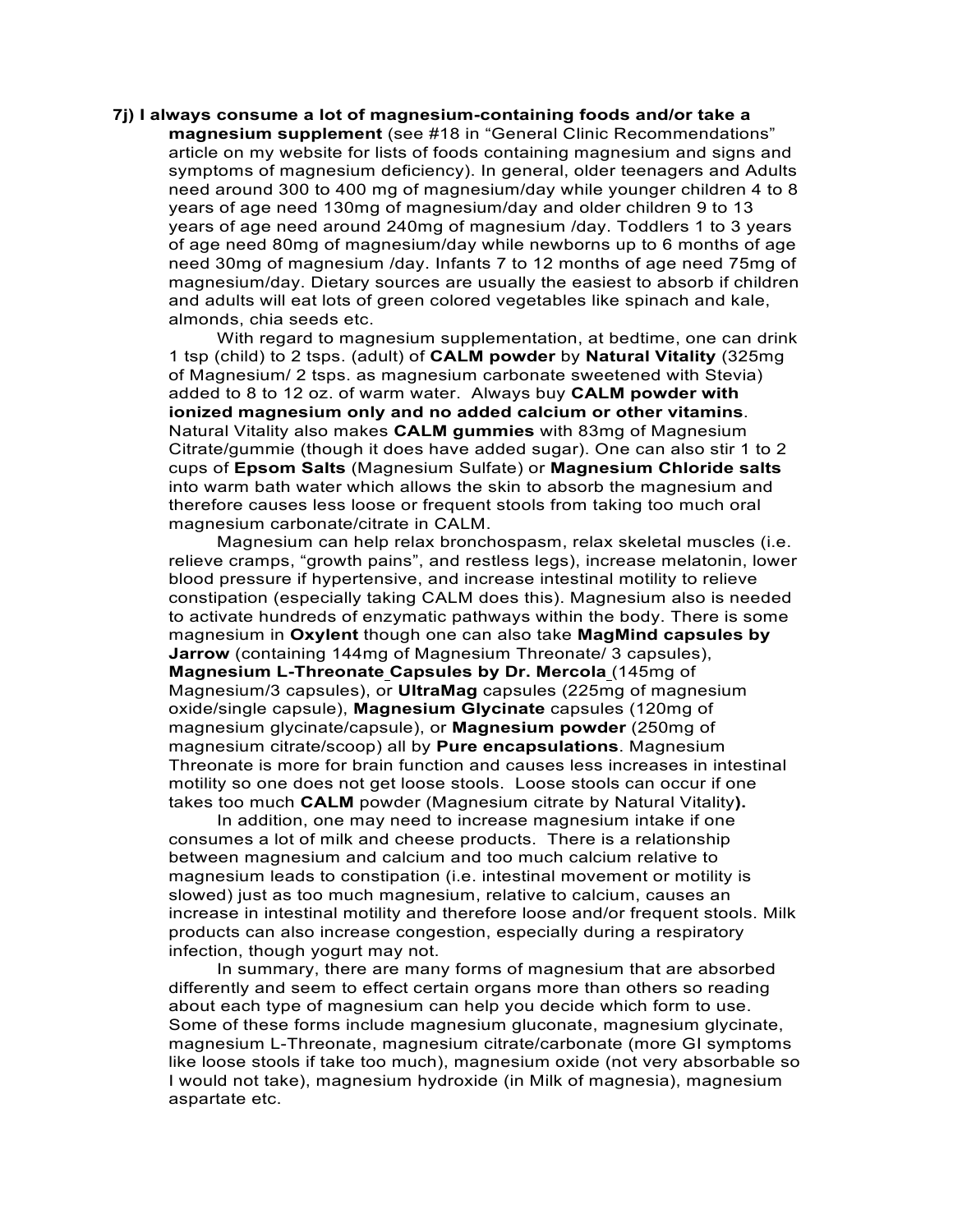- **7k) I also make sure I am eating enough iron-containing foods** (See #21g in "General Clinic Recommendations" article on my website for iron containing foods and many signs and symptoms of iron deficiency). When clinically iron-deficient, your nailbeds will appear pale, instead of pink, and you won't easily see the white crescent-shaped moon at the base of your fingernails. There also will be a sluggish refill of your blood flow back to your nailbed (after briefly applying pressure on top of the nailbed, using a finger on your other hand, and then suddenly releasing that pressure off the nailbed). When I am not eating grass-fed beef, eggs, or vegetarian sources of iron I often take 1 to 2 tsp/day of **Plant Force Liquid Iron** (a vegetarian iron formula made with beet root, dandelion Nettle leaf etc.) by **Gaia Herbs**.
- **l) I mostly avoid eating gluten-containing grains/food products, corn products, fructose-corn syrup, trans-fatty acids, and foods with added sugar**, since these can deplete the body's vitamins and minerals and therefore promote an acidic state and inflammation in the body (i.e. my knee starts hurting). Because I have no cartilage in my right knee, it is more prone to inflammation so I also take Pro-Omega CRP by Nordic Naturals which contains omega-3-fatty acids EPA and DHA, in addition to Curcumin (acts as an anti-inflammatory), Glutathione (an antioxidant), and N-Acetyl Cysteine (a precursor of Glutathione).
- **m**) **I drink lots of lemon, apple cider, and/or organic herbal teas** especially when I have a cold. To make lemon juice tea just squeeze 1/2 lemon and mix with warm water (You can also add little honey and a pinch of cayenne pepper). Some colleagues of mine drink a cup of lemon juice in water every morning when they first awaken. Other colleagues add 1 tsp to 1 Tbsp.of Apple Cider Vinegar to warm water (You can add a little honey, too). Avoid using honey in neonates and infants less than 1 year of age because of the risk of botulism spores germinating and forming a neuro-toxin in the anerobic -no oxygen environment of an infant's intestine). Organic herbal teas contain a lot of minerals. I also drink Ginger tea with honey (I love drinking organic Chamomile with Ginger tea by Traditional Medicine).
- **n) I drink or eat Detox/Mineral Bone Broths and Soups** containing chicken, coconut oil, garlic, yellow and green onions, +/- beets, diced tomatoes, carrots, etc. (All Organic). Please see full recipes for these broths and soups on my website.
- **0)** Finally, **read the Nourishing Traditions Cookbook by Sally Fallon** (especially the first 75 pages about nutrition) and parts of the "General Clinic Recommendations" article and various nutrition articles on my website.
- 8. **Take a Nutrition Bath** made by stirring one raw egg with 1 cup organic milk (I use Organic Pastures milk) and adding this to bath water. I then add the juice of one organic lemon by cutting the lemon in half within the bath water and then thoroughly squeezing each half into the bath water.
- 9**. Read, The New Earth-Awakening to Your Life's Purpose by Eckhart Tolle and/or other inspiring books and listen to inspiring podcasts on SoundsTrue, OnBeing etc.**